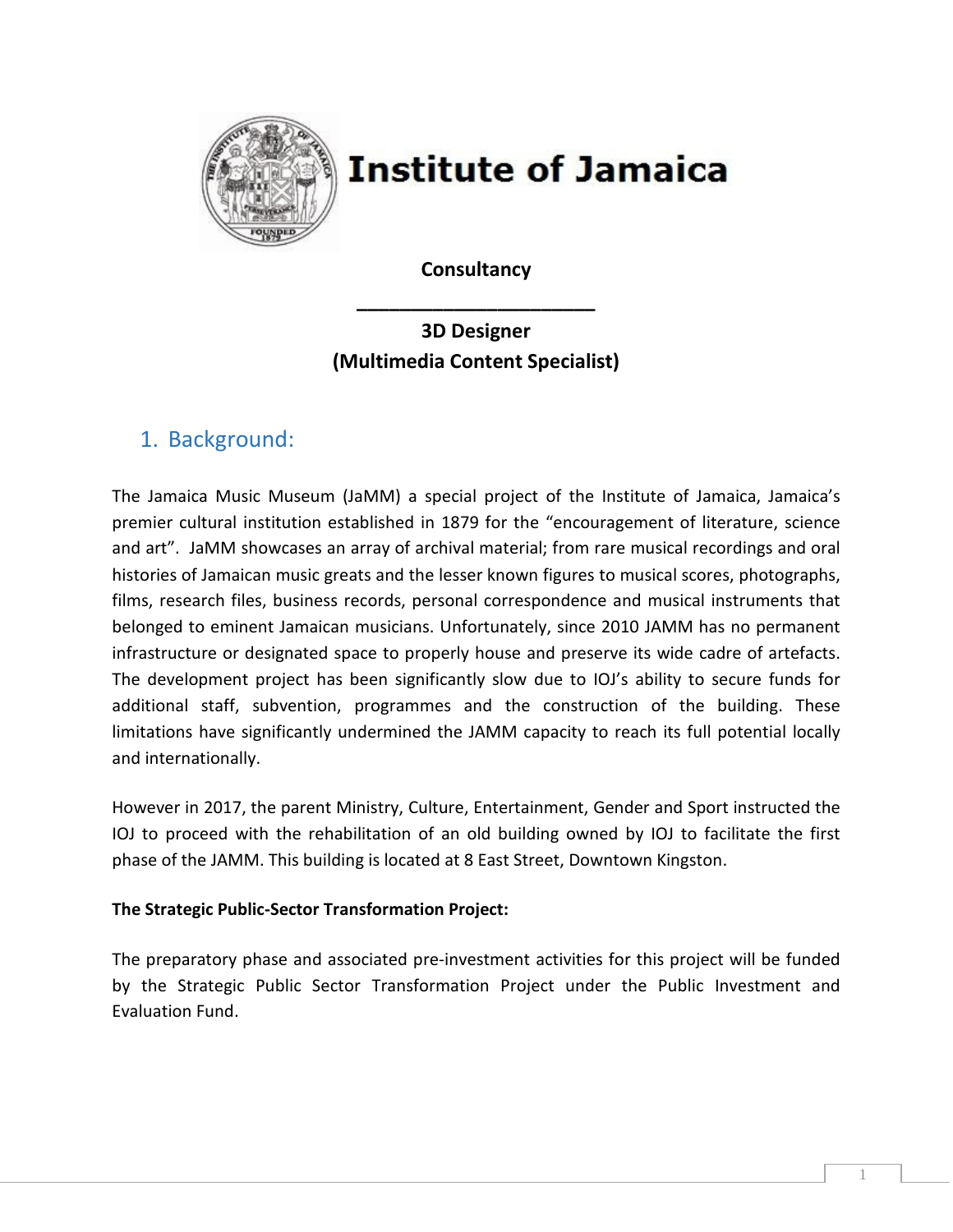The Government of Jamaica (GOJ) has received loan financing from the International Bank for Reconstruction and Development (IBRD) towards the cost of the Strategic Public-Sector Transformation Project (SPSTP). The Project Development Objective (PDO) is to strengthen public resource management and support selected public sector institutions in facilitating a more enabling environment for private sector growth. The project has 6 components divided into 2 thematic areas.

The first thematic area of the proposed intervention seeks to reinforce fiscal discipline and revenue enhancement through four main components: (a) Strengthening the Public Investment Management System (PIMS); (b) Strengthening the Budget Preparation Process and Results Based Budgeting (c) Adaptive Public-Sector Approaches to Promote Fiscal Sustainability and Project Management; (d) Modernizing of the Accountant General's Department.

The second thematic area seeks to support those institutions that sit at the interface between the public and private sectors: Bureau of Standards of Jamaica (BSJ) through component 5, Fostering Industrial Growth and Trade Facilitation, that will support strategic public-sector institutions essential to creating an enabling environment for the private sector. The management of the project makes up the sixth component.

Under Component 1 'Strengthening the Public Investment Management System (PIMS), the Project will support the Designing of a fund for the funding of pre-investment financial and economic analysis and post-investment evaluations of the Borrower's public investments; and (ii) carrying out: (A) pre-investment financial and economic analysis of the Borrower's proposed public investments to identify priority public investments based on the Borrower's long-term development agenda; and (B) post-investment evaluations of the effectiveness of the Borrower's completed public investments.

# 2. Key Objective of the Consultancy

The IOJ requires a Multimedia designer to create visual representations of the Jamaica Music Museum building and gallery spaces. This is not limited to 2D and 3D images of exterior and interior spaces but a 360 Spherical Virtual Tour of the Exhibition Gallery, a 3D Animated Virtual Tour video of the Exhibition Gallery and a promotional materials.

### 3. Description of the Assignment

The Consultant is required to work in collaboration with the Director/Curator to: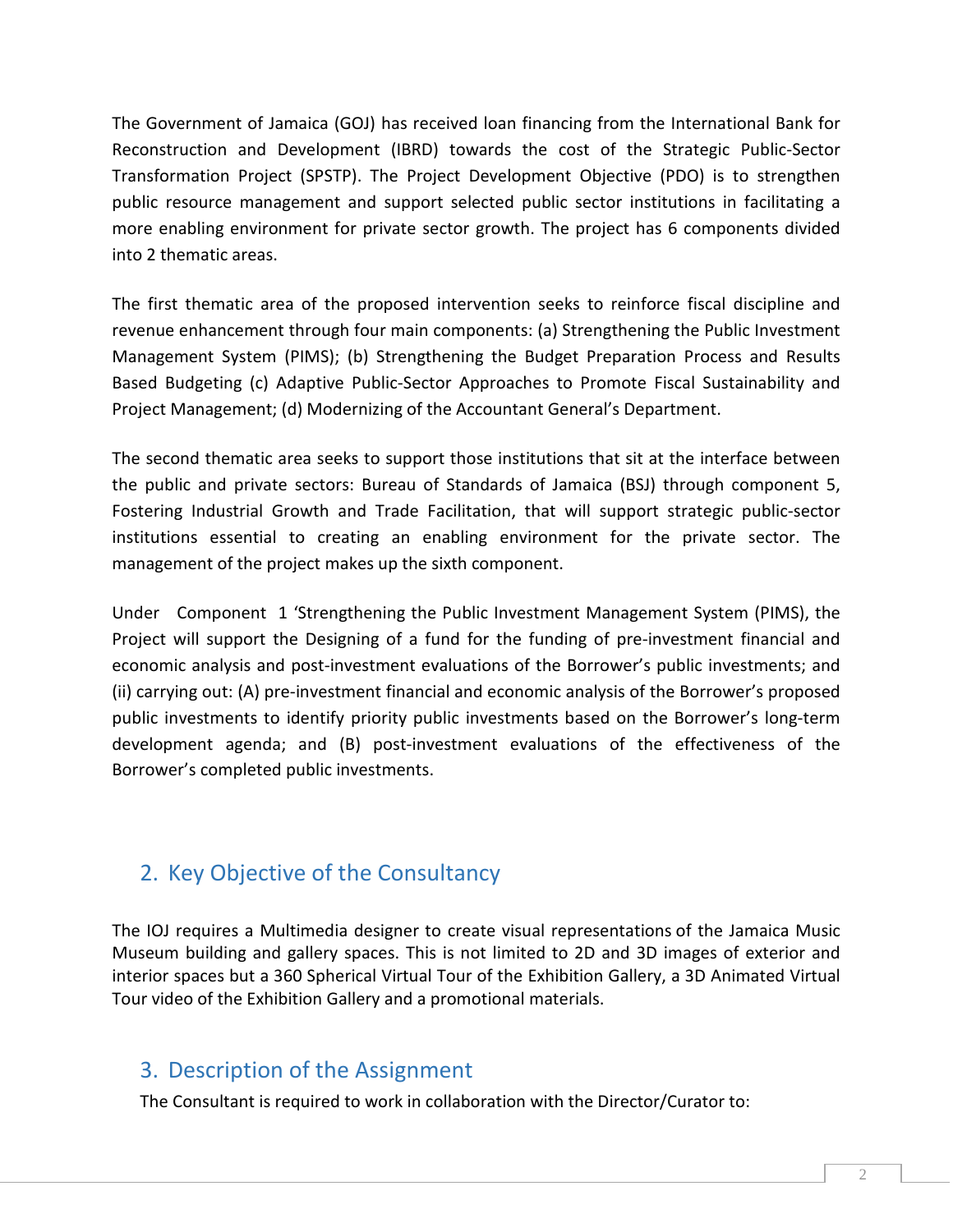- Produce Draft and final 2D and 3D images of interior spaces for the exhibition
- Present 360 Spherical Virtual Tour of the Exhibition Gallery using images provided by the Exhibition Designer
- Provide 3D Animated Virtual Tour video of the Exhibition spaces
- Create promotional content for print and social media platforms
- Use the content provided by the Gallery Designer to create multimedia content.

### 4. Scope of Work

The Consultant shall provide the professional services as described below.

#### • **3D Renderings**

- o The consultant will provide still images of the final proposed construction up to 1920 pixels wide by up to 1080 pixels high. The Consultant will be responsible for printing images and obtaining aerial photography for use in renderings if required.
- o Provide still renderings in jpeg format (jpg). (Other formats may be provided if required). The Renderings will include the elements from the drawings provided by the Exhibition designer. Any details not provided in the original drawings or expressed in the initial written scope, may be created later for inclusion in the final Renderings. The consultant will use best judgment, when deemed necessary, to represent the structures where and when detailed information is not provided by the IOJ.
- o Utilize library materials and models to represent the future planned vegetation and to populate the scene with common elements (such as cars, people, and hardscape elements, etc.) The Consultant may elect to provide pictures to be used as materials for objects in the scene. These images MUST first be approved for use by Director/Curator.
- o Present a set of final images (soft copy) for approval after making agreed specified corrections and/or changes to the draft images.
- o Provide promotional content (for brochure, flyer, video etc.)

#### • **3D Animation**

o Consultant will create an animation between 90 - 120 seconds comprised of several 10-20 sec sequences. (Final production may be longer than 120 secs) All sequences will be created to maximize the viewer's perspective and provide the greatest degree of understanding of the project's design in the amount of time available, while limiting the viewer's perspective to the boundaries of the property. Animated sequences will avoid showing any land outside of the project's property line.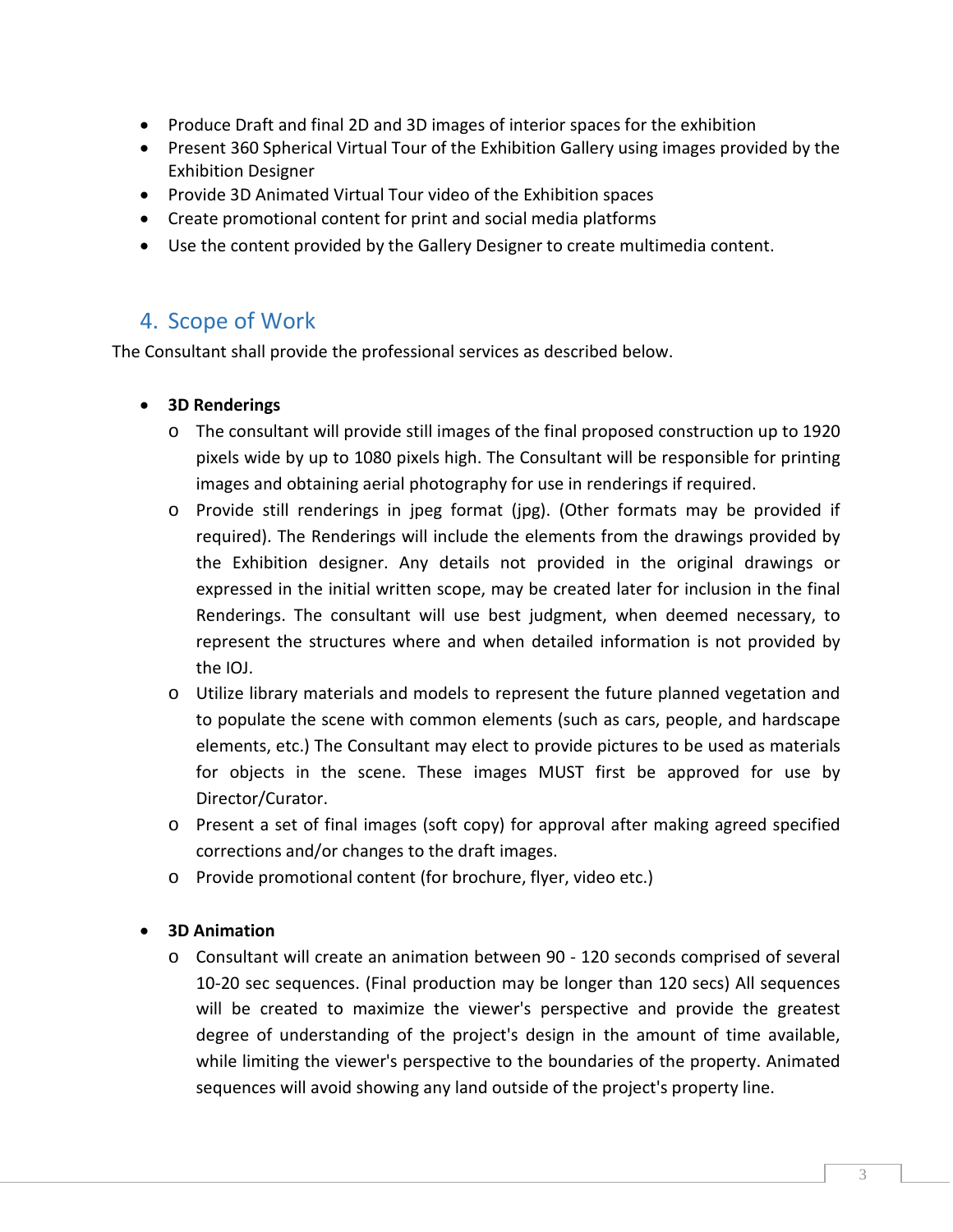- o Consultant will provide the IOJ with a draft version of the 120 second animation sequence to review. The IOJ may revise, within reason agreed by parties, any elements of the sequence which were overlooked or elements which do not conform to the architectural &/or design data provided. A limited number of colours and textures may be altered after the draft animation submission, at the request of the IOJ.
- o Present a final animation for approval by the IOJ after making all specified corrections and/or changes to the draft animation,
- o The Consultant will be responsible for post-production effects, within reason, such as text, background music and simple video effects.
- o Prepare the final animation with the highest possible standard with regard to the amount of detail and will be prepared as a DVD- Video in NTSC format with simple but elegant DVD menus.
- o Provide promotional content(brochure, flyer, video etc)

### 5. Deliverables

The consultant will be required to prepare the following documents as the key deliverables for payment:

| <b>DELIVERABLES</b>    | <b>DESCRIPTION OF DELIVERABLES</b>       | <b>TIMELINE</b>     |
|------------------------|------------------------------------------|---------------------|
| Work plan<br>■         | The plan will outline the sequence of    | Submitted two (2)   |
|                        | activities, the resources required, and  | weeks after         |
|                        | the timeline for activities that will be | signing of contract |
|                        | done by the consultant in order to       |                     |
|                        | achieve the stated objective.            |                     |
|                        |                                          |                     |
| <b>Progress Report</b> | The report will detail the efforts       | 7 weeks after       |
|                        | that have been made at the               | signing of the      |
|                        | midpoint of the assignment and           | contract            |
|                        | outline any challenges faced with        |                     |
|                        | the assignment and the                   |                     |
|                        | necessary steps that need to be          |                     |
|                        | taken to remove any bottleneck           |                     |
|                        | to the implementation.                   |                     |
|                        |                                          |                     |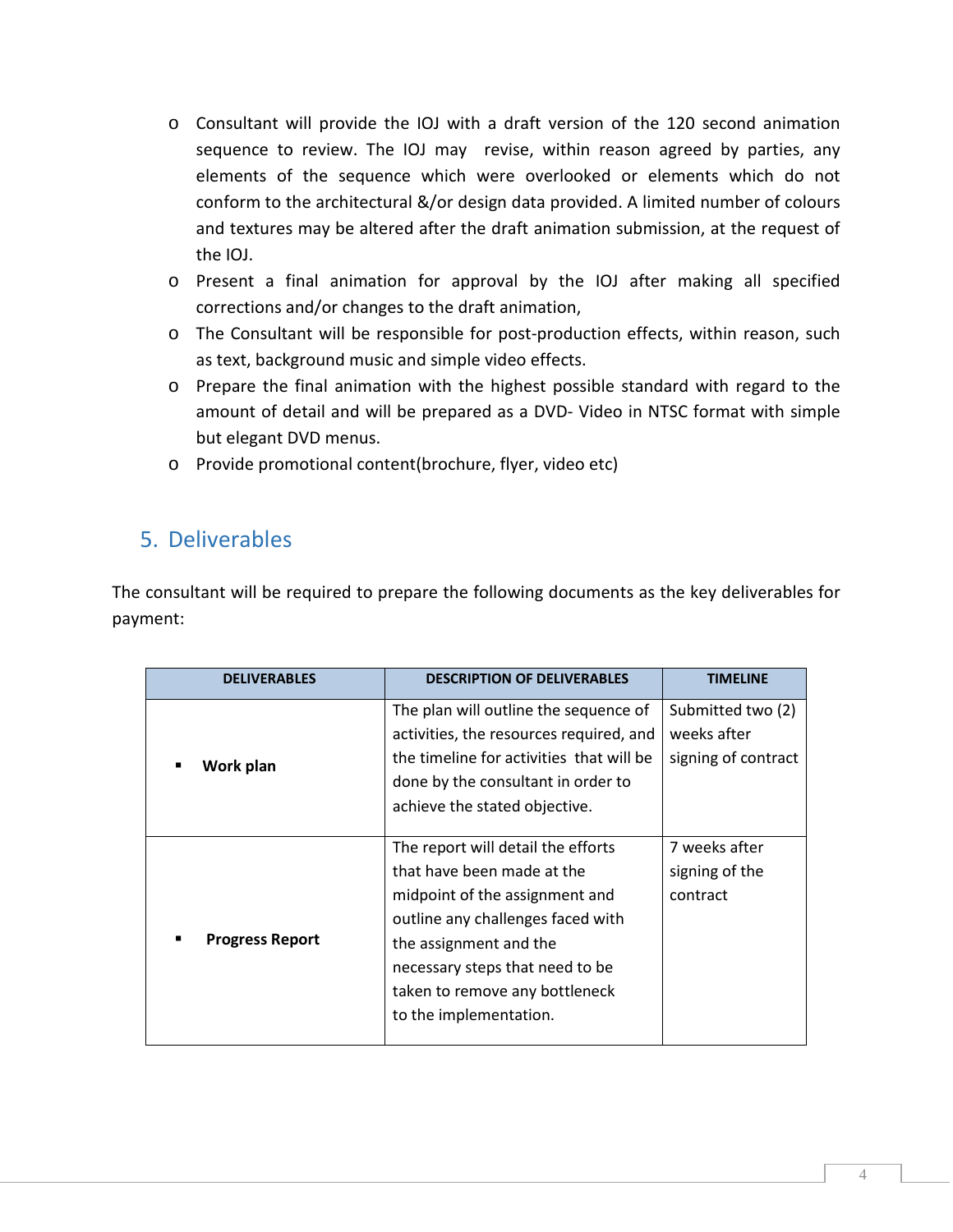| <b>DELIVERABLES</b>    | <b>DESCRIPTION OF DELIVERABLES</b>                                                                                                                                                                                                                                                                                           | <b>TIMELINE</b>                                          |
|------------------------|------------------------------------------------------------------------------------------------------------------------------------------------------------------------------------------------------------------------------------------------------------------------------------------------------------------------------|----------------------------------------------------------|
| <b>Draft Documents</b> | The consultant will provide drafts<br>of the :<br>2D and 3D images of interior<br>spaces for each diorama<br>360 Spherical Virtual Tour of<br>the Exhibition Gallery using<br>panoramic images<br>3D Animated Virtual Tour video<br>of the Exhibition Gallery<br><b>Promotional Content</b><br>(brochure, flyer, video etc.) | Eleven (11)<br>weeks after<br>signing of the<br>contract |
| <b>Final Documents</b> | The consultant will provide the<br>approved:<br>2D and 3D images of interior<br>spaces for each diorama<br>360 Spherical Virtual Tour of<br>the Exhibition Gallery using<br>panoramic images<br>3D Animated Virtual Tour video<br>of the Exhibition Gallery<br><b>Promotional Content</b><br>(brochure, flyer, video etc.)   | 2 weeks prior<br>the end of the<br>contract              |

# 6. Qualification

Individual consultant must have:

- At least 5 years' experience in exhibit/display design and fabrication
- A Minimum Bachelor of Arts in Communication, Design, Architecture or related field.
- Knowledge of mechanical, electronic and audio visual equipment
- Working knowledge of basic computer software programs, i.e., Microsoft Word, Excel, Outlook or Outlook Express, and expertise in Adobe Creative Suite: Illustrator, Photoshop, and proficiency with AutoCAD or other computer assisted design software